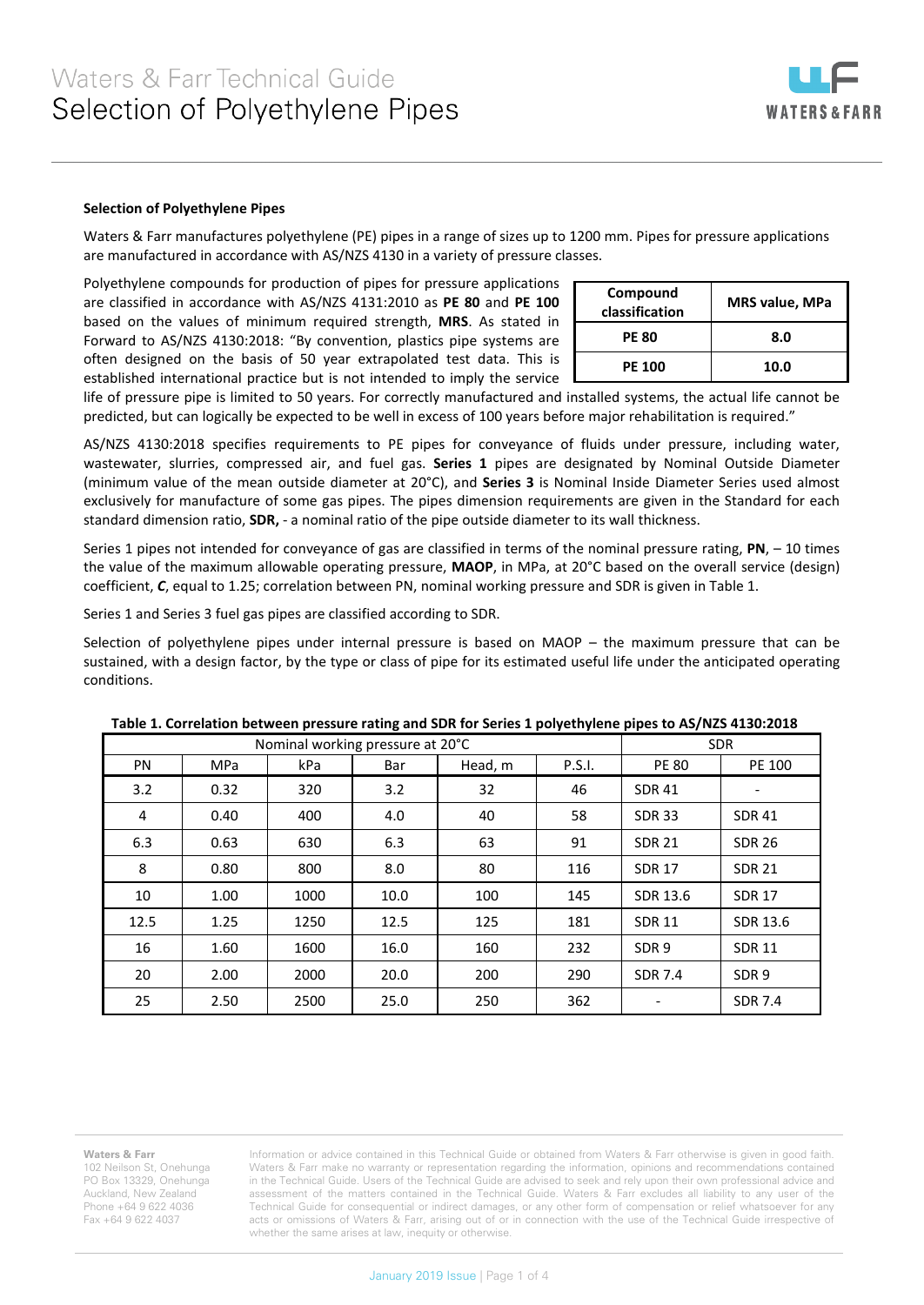**For Series 1 pipes not intended for fuel gas conveyance**, MAOP shall be calculated from the following equation (AS/NZS 4130:2018, App. B):

$$
MAOP = \frac{0.125 \times PN}{C}
$$

For water, sewerage and general pressure application pipes, *C* shall not be less than 1.25, and MAOP shall not be greater than the above listed nominal working pressure. Recommendations of AS/NZS 4130:2018, App. C, on the selection of appropriate design factors are given in Table 2.

For transmission of compressible fluids, such as compressed air,  $C$  shall not be less than 2.0 (we recommend  $f_0$  = 2.0).

| Condition                                                                    | Installation                                                                                                                                                                                                                                                                                                                                                                                                                                                                                                                 | Factor                                                                                          | Index          |
|------------------------------------------------------------------------------|------------------------------------------------------------------------------------------------------------------------------------------------------------------------------------------------------------------------------------------------------------------------------------------------------------------------------------------------------------------------------------------------------------------------------------------------------------------------------------------------------------------------------|-------------------------------------------------------------------------------------------------|----------------|
| Fluid                                                                        | Water<br>Domestic sewage<br>Industrial sewage                                                                                                                                                                                                                                                                                                                                                                                                                                                                                | 1.25<br>1.25<br>1.25                                                                            | fo             |
| Soil, fluid or pipe<br>temperature<br>(average t, °C)                        | $-20 < t \le -10$<br>$-10 < t \leq 0$<br>$0 < t \le 20$<br>$20 < t \leq 30$<br>$30 < t \leq 35$<br>35 < t                                                                                                                                                                                                                                                                                                                                                                                                                    | <b>Contact Waters</b><br>& Farr<br>0.6<br>1.0<br>1.1<br>1.25<br><b>Contact Waters</b><br>& Farr | $f_1$          |
| Location based on<br>minimum depth<br>of cover specified<br>in AS/NZS 2566.1 | Open field<br>Minor country road shoulder<br>Major country road shoulder<br>Minor country road - under pavement<br>Major country road - under pavement<br>Residential - paved and unpaved nature strip (footpath)<br>Residential roadway - under pavement<br>Major urban road - under pavement<br>Commercial/Industrial paved and unpaved nature strip<br>(footpath)<br>Commercial/Industrial roadway - under pavement<br><b>Central Business District</b><br>Private land - easement<br>Above ground<br>Submarine crossings | 1.0<br>1.0<br>1.0<br>1.1<br>1.2<br>1.0<br>1.0<br>1.2<br>1.1<br>1.2<br>1.4<br>1.0<br>1.0<br>1.4  | f <sub>2</sub> |
| Installation<br>method                                                       | Standard trenching<br>Plough-in<br>Directional drilling<br>Slip line with back grouting<br>Slip line without back grouting<br>Pipe cracking - with liner pipe in situ<br>Pipe cracking - with liner pipe removed<br>Pipe cracking - without liner pipe                                                                                                                                                                                                                                                                       | 1.0<br>1.1<br>1.2<br>1.0<br>1.2<br>1.0<br>1.1<br>1.2                                            | $f_3$          |

## **Table 2. Design factors for water and sewerage pipe systems**

NOTES:

1. Choose only one factor from each condition.<br>2. This table applies to PE 80 and PE 100 pipe w

This table applies to PE 80 and PE 100 pipe with a life expectancy of >100 years.

3. Pumped installations require further design consideration.

4. Design factor  $C = f_0 \times f_1 \times f_2 \times f_3$ .

5. Where fluid carries contaminants capable of damaging PE compounds, consult with Waters & Farr.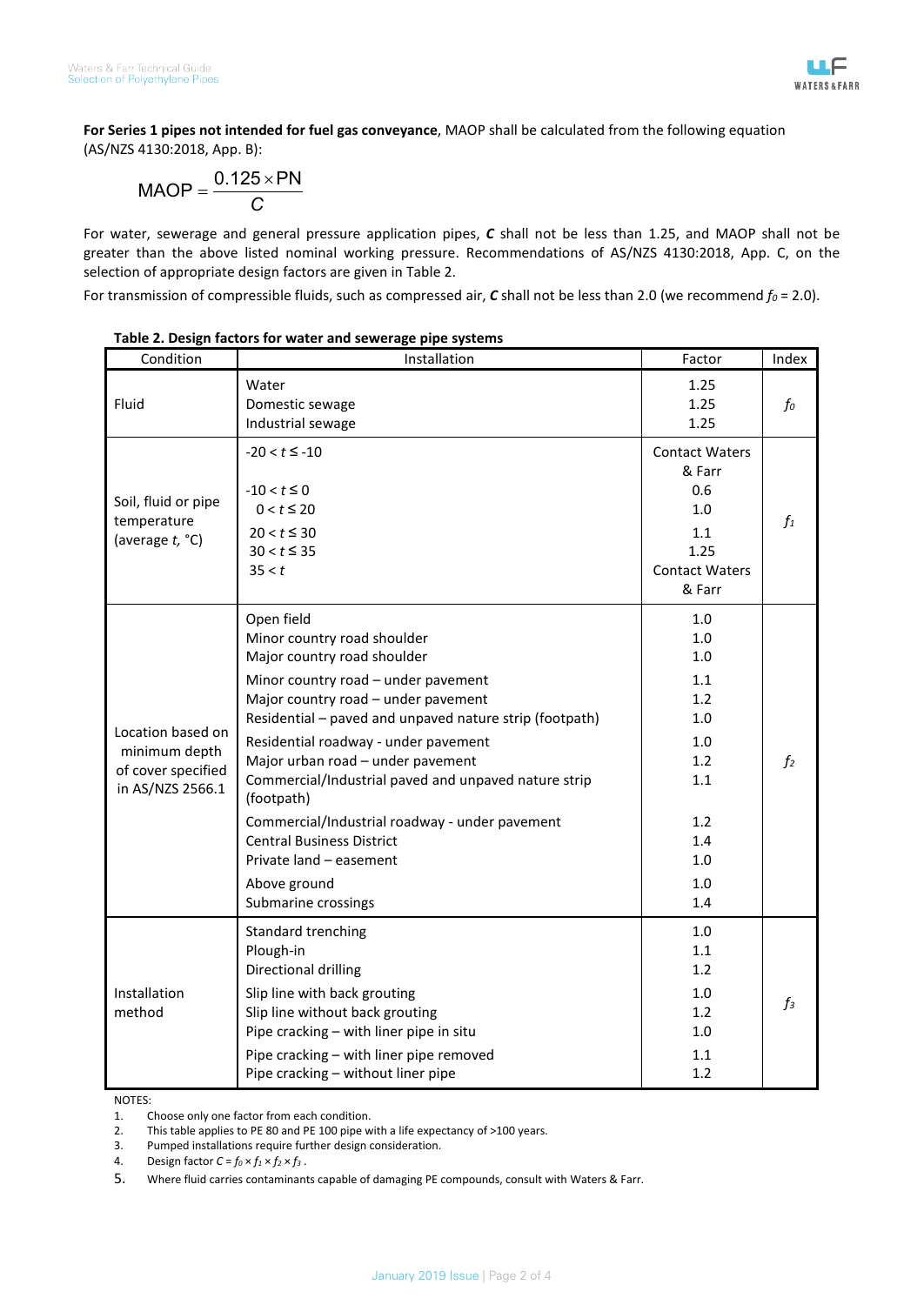

**For Series 1 and Series 3 fuel gas pipes**, MAOP shall be calculated from the following equation (AS/NZS 4645.3:2018):

$$
MAOP = \frac{2 \times MRS \times T_{min}}{C(D_{min} - T_{min})}
$$

where *D<sub>m min.</sub>* – minimum mean outside diameter of pipe, in millimetres,

*Tmin.* – minimum wall thickness of pipe, in millimetres,

*MRS* – minimum required strength of the pipe material, in MPa,

*C* – design factor (requirements are given in Table 3).

Polyethylene pipes intended for the transmission of fuel gas shall be operated up to a MAOP of 1050 kPa gauge (AS/NZS 4130:2018).

According to NZS 5258:2003, PE80 pipes shall not be operated above 420 kPa.

## **Table 3. Minimum design factors for gas pipe systems to NZS 5258:2003 and AS/NZS 4645.3:2018**

| Condition                                   | Installation                                                                                                                                                                                                                                                           | NZS 5258:2003                                                                         |                | AS/NZS 4645.3:2018                       |                |  |
|---------------------------------------------|------------------------------------------------------------------------------------------------------------------------------------------------------------------------------------------------------------------------------------------------------------------------|---------------------------------------------------------------------------------------|----------------|------------------------------------------|----------------|--|
|                                             |                                                                                                                                                                                                                                                                        | Factor                                                                                | Index          | Factor                                   | Index          |  |
| Fluid                                       | Natural gas<br><b>LPG</b><br>Manufactured gas                                                                                                                                                                                                                          | 2.0<br>2.2<br>(see Note 2)                                                            | $f_{0}$        | 2.0<br>2.2<br>(see Note 2)               | fo             |  |
| Pipe form                                   | Straight<br>Coiled from factory                                                                                                                                                                                                                                        | 1.0<br>1.2                                                                            | $f_1$          |                                          |                |  |
| Operating<br>temperature<br>(average t, °C) | $-20 < t \le -10$<br>$-10 < t \le 0$<br>$0 < t \leq 20$<br>$20 < t \leq 30$<br>$30 < t \leq 35$                                                                                                                                                                        | (see Note 3)<br>1.2<br>1.0<br>1.1<br>1.3                                              | f <sub>2</sub> | (see Note 3)<br>1.2<br>1.0<br>1.1<br>1.3 | $f_1$          |  |
| Designation                                 | <b>Distribution</b>                                                                                                                                                                                                                                                    | 1.0                                                                                   | $f_3$          |                                          |                |  |
| Installation<br>method                      | Open trench with padding<br>Other                                                                                                                                                                                                                                      |                                                                                       |                | $1.0\,$<br>1.1                           | f <sub>2</sub> |  |
| Resistance to<br>rapid crack<br>propagation | All                                                                                                                                                                                                                                                                    | 1.0                                                                                   | $f_4$          |                                          |                |  |
| Population<br>density and<br>area loading   | Open field area<br>Less trafficked roads in built-up areas<br>Heavily trafficked roads in built-up<br>areas<br>Roads in populated areas<br>Roads in industrial areas<br>Residential area<br>High density community use<br>Industrial area<br>Central business district | 0.9<br>1.05<br>1.15<br>1.20<br>1.25<br>1.05<br>$\overline{\phantom{a}}$<br>1.2<br>1.4 | $f_5$          | 0.9<br>1.05<br>1.2                       | $f_3$          |  |

NOTES:

1. Minimum *C* = 2.0 for natural gas, minimum *C* = 2.2 for LP Gas

2. To be evaluated in each case taking into account the various constituents of that gas with special reference to liquefiable hydrocarbons and aromatics.

3. Value is greater than 1.2. Consult with Waters & Farr.

4. Design factor  $C = f_0 \times f_1 \times f_2 \times f_3 \times f_4 \times f_5$  or  $C = f_0 \times f_1 \times f_2 \times f_3$  correspondingly.